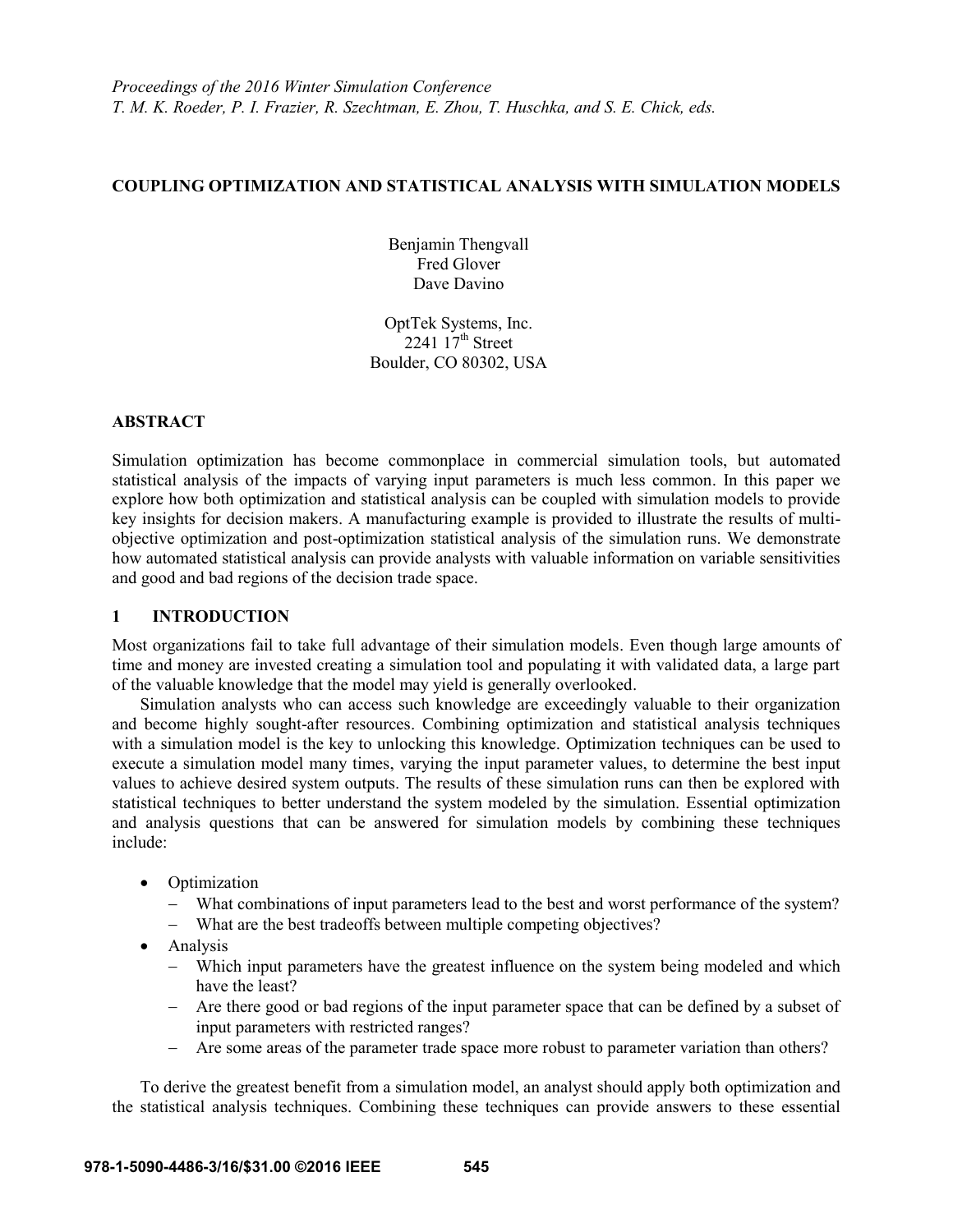questions and key insights for decision makers. More importantly, they increase the organizational return on investment from simulation studies. Answering these types of questions additionally provides model validation and builds stakeholder confidence.

## **2 OPTIMIZATION AND STATISTICAL ANALYSIS IN COMMERCIAL SIMULATION PACKAGES**

Over the past two decades optimization tools in commercial simulation packages have become widespread and are relatively easy to use, even if not all practitioners exploit them. Commercial simulation packages also have analysis tools that explore the variability uncovered through simulation replications (or Monte Carlo runs) for a single set of input parameters. However, the analysis of all simulation runs resulting from an optimization run is less commonly available, at least in an automated, easy to digest way.

The underlying statistical techniques discussed in this paper are not new. However, in many tools today, to perform variable sensitivity and good and bad region analysis across simulation runs executed with different combinations of input parameter changes, analysts have to use multiple tools, or perform the simulations and then piece together the results of various statistical techniques. Thus, these types of valuable simulation analyses are done infrequently, and are often performed only by technical consultants and advanced users. To perform these analyses, users of discrete event simulation packages export their simulation results and then use specialized statistical tools like JMP, SPSS, or R for analysis. Users of spreadsheet-based Monte Carlo simulations have more statistical analysis tools at their disposal, but even for these users, gaining insights across all simulation runs is not an automated process.

The critical goals of identifying good and bad regions of a parameter trade space, and of discovering robust solutions, are sometimes pursued by more advanced analysts through generation of a response surface approximation by coupling design of experiments with simulation. This approximate response surface is then explored through various stochastic optimization techniques (Samuelson 2011). Such an approach generally relies on moving from tool to tool for the different steps in the process: generating the design of experiments, executing the simulations, and performing the stochastic optimization. This type of process has the conspicuous shortcoming of frequently oversimplifying complex response surfaces, which can entail a costly loss of valuable insights.

If these statistical analyses across simulation runs are integrated into commercial simulation products and automated, then key results can be presented as a direct outcome of simulation optimization runs, providing more information and allowing more robust analysis by all simulation users. It is our belief that just as simulation optimization has become commonplace, these types of automated analyses across different input parameter sets following optimization runs will also become a standard feature of commercial simulation packages in coming years. In the remainder of the paper a concrete example will be provided and results presented to show the benefits of integrated optimization and analysis with a simulation model.

#### **3 AN ILLUSTRATIVE EXAMPLE**

To illustrate emerging simulation analysis features to overcome the limitations in many current systems, we will look at a simulation manufacturing example and show tables and graphs produced by  $SimWrapper<sup>TM</sup>$ . This tool embodies technologies which we expect will become standard in commercial simulation packages over the next decade, just as simulation optimization features have been added to most packages in the past 15 years.

SimWrapper does not provide simulation capabilities itself. It wraps (integrates with) simulation models to provide complementary optimization and analysis features. SimWrapper embeds OptQuest®, a state-of-the-art black box optimizer incorporated in many commercial simulation tools, and OptAnalysis™, a library of statistical and data mining techniques. Among its varied features, it allows users to create binary, integer, continuous, enumerated, choice, and location decision variables from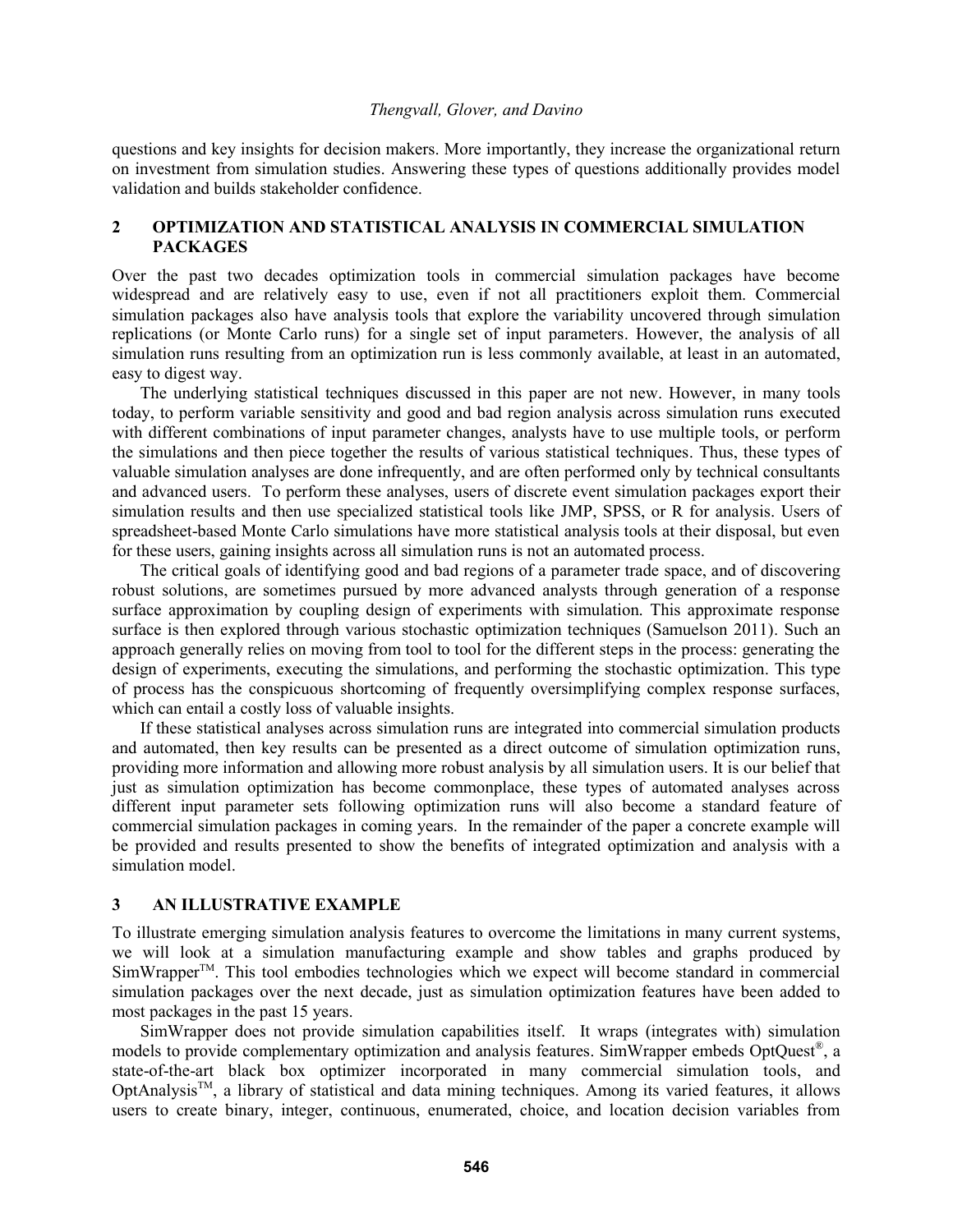simulation input parameters. Users also specify outputs of the simulation model to be used in constraints and objectives to optimize.

Following a batch run, design of experiments run, or optimization run, automated simulation analysis results are displayed for the user in a series of tables and two- and three-dimensional graphs that summarize and elucidate the results.

Although the remainder of the paper follows a manufacturing example, the optimization and analysis techniques discussed are equally applicable in other domains. The optimization techniques treat the model as a "black box", requiring only that each set of input values yields corresponding output values. Likewise, the statistical techniques presented require only rows of data containing dependent and independent values, which is what the input and output results from each run of a simulation model are. This pairing of optimization and statistical analysis techniques with simulation models can be used beneficially anytime a complex system is being modeled and many combinations of input parameters are being considered.

We will consider an example of an organization that has a simulation model of its manufacturing environment which includes the key input parameters and performance metrics shown in Figure 1.

| Simulation Inputs Parameters to Change             | Performance Metrics     |
|----------------------------------------------------|-------------------------|
| Number of production lines                         | Throughput              |
| Machine configurations and performance             | Work in progress        |
| Job scheduling policies                            | Inventory               |
| Batch size (or bounds on size)                     | Fixed and variable cost |
| Queue lengths (or bounds on lengths)               | Utilization             |
| Staffing – shift lengths and start times, overtime | Job tardiness           |

Figure 1: Simulation parameters and key performance metrics for a manufacturing example.

Managers often do not know the breadth of information that can be garnered from a simulation model and consequently are prone to ask questions that are too narrow. For instance, a manager hoping to increase throughput may ask a simulation analyst to run a small parametric study and report results from executing changes relative to the current batch size of  $-20\%$ ,  $-15\%$ ,  $-10\%$ ,  $-5\%$ ,  $0\%$ ,  $+5\%$ ,  $+10\%$ ,  $+15\%$ , and +20%. Suppose, however, the key drivers of throughput in this manufacturing environment are job scheduling policies and staffing. The manager may tweak the batch sizes based on the simulation runs, but will fail to discover the most influential throughput improvements because the question posed was not broad enough, and the analyst simply ran the requested simulations. The routine parametric study of batch sizes gives no chance to uncover the important influence of scheduling and staffing policies.

| <b>Decision Variables</b>  | Type             | Values                    |
|----------------------------|------------------|---------------------------|
| Number of production lines | Integer          | Min: 1, Max: 5            |
| Machine configuration      | Choice           | C1, C2, C3, or C4         |
| Job scheduling policies    | Choice           | P1, P2, or P3             |
| Batch size                 | Integer, Stepped | Min: 10, Max: 50, Step: 5 |
| Queue lengths              | Integer, Stepped | Min: 5, Max: 25, Step: 5  |
| Number of shifts           | Integer          | Min: 1, Max: 3            |
| Voluntary overtime         | Boolean          | True, False               |

Figure 2: Decision variables defined for a manufacturing example.

To expand the example, consider the situation where our manufacturing firm has experienced a significant increase in orders and is struggling with job tardiness. An analyst has been asked to explore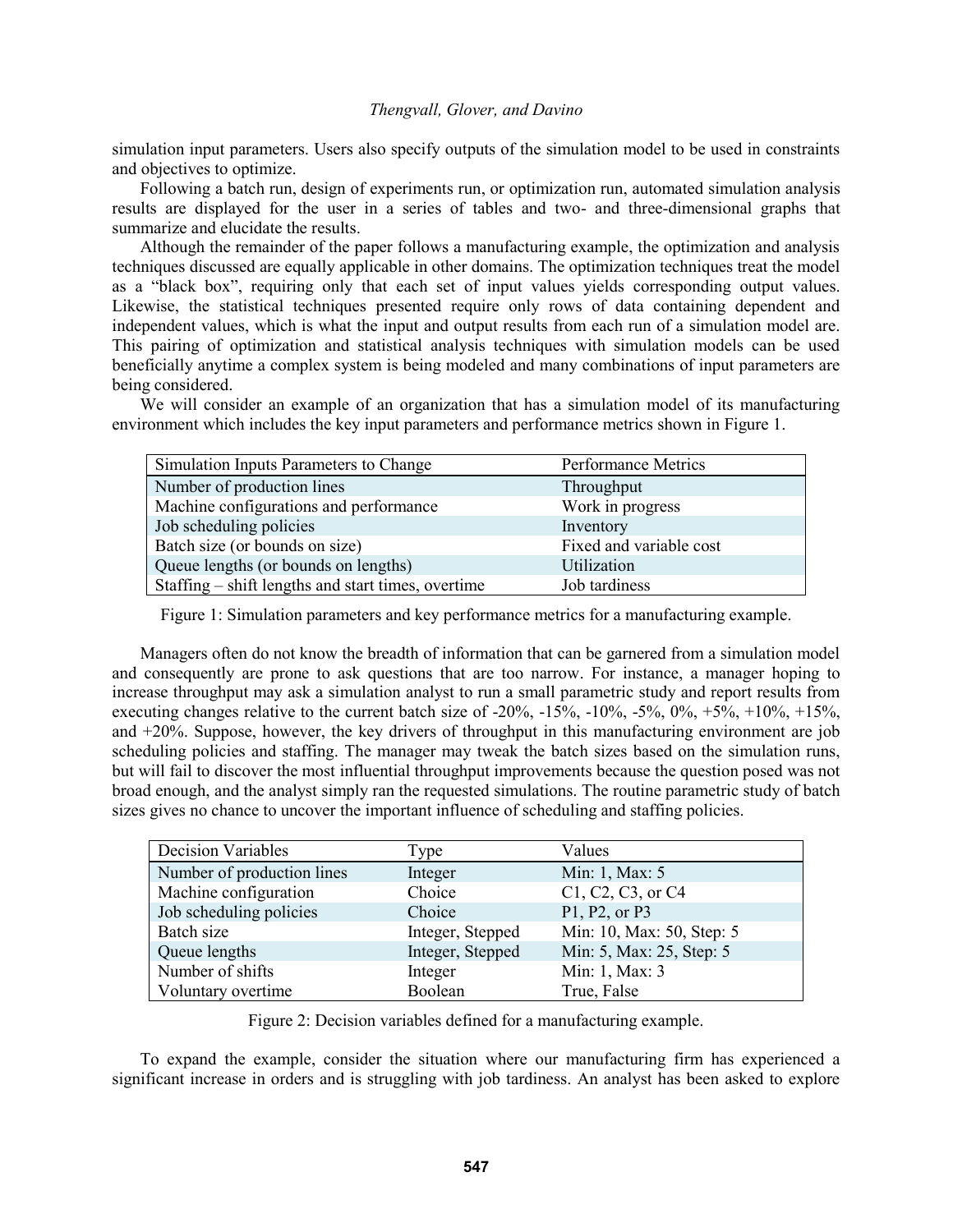options for reducing job tardiness and their cost ramifications. The analyst identifies seven simulation inputs that may be significant and defines potential ranges on their values as shown in Figure 2.

### **4 SIMULATION OPTIMIZATION**

The next step for an analyst is to define one or more objectives and perform an optimization of the simulation model. In this example, one approach would be to minimize job tardiness at a fixed cost level. However, more information can be gained via simulation optimization by solving for two objectives simultaneously, minimizing job tardiness and minimizing fixed and variable costs, and then exploring the non-dominated efficient frontier of possibilities.

Our analyst runs a simulation optimization solving for both objectives simultaneously and obtains the graph shown in Figure 3 summarizing the results of 144 simulation runs. The dark blue line is the nondominated efficient frontier showing the optimal tradeoffs between cost and tardiness. The grey points are other dominated solutions, and the lighter blue lines highlight the best efficient frontiers found with fewer simulation trials.



Figure 3: Plot of all simulation runs highlighting the non-dominated efficient frontier.

In this example, configurations that increase costs at the lower end yield minimal benefits in reducing job tardiness. Then at a point lying roughly between the costs of \$310,000 and \$685,000, there is a significant decrease in job tardiness per unit cost with tardiness dropping from 8.3 days to 2 days. The slope then flattens again, and further gains in job tardiness are increasingly expensive. Using these already executed 144 simulation runs, the analyst can also answer key simulation analysis questions.

### **5 SIMULATION ANALYSIS**

Before sharing these results with supervisors the analyst would like to understand which simulation inputs have the biggest impact on the objectives, along with the changes that must take place in the manufacturing environment to achieve the solutions found at different points along the curve. To see how variations in the simulation inputs impact the total cost and job tardiness the analyst can examine the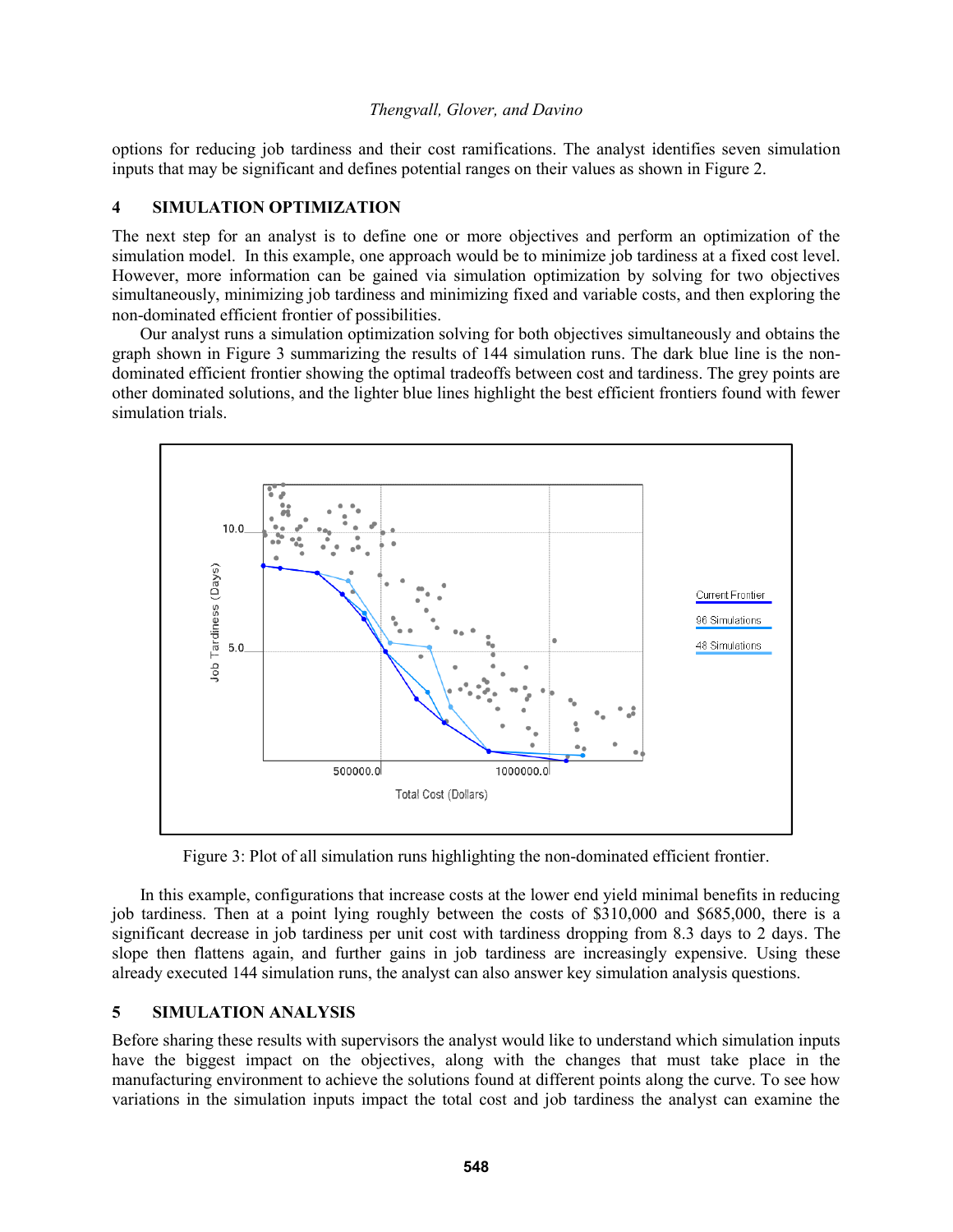sensitivities of these variables to the different objective values. SimWrapper includes several routines which automatically identify influential variables and quantify how each relates to each objective of interest.

# **5.1 Variable Sensitivities**

Figures 4 and 5 show the variable sensitivity summaries for the job tardiness objective and the total cost objective, respectively. The tables show results from least-squares regression analysis, variable effects analysis, mutual information, and regression tree analysis as well as an overall influence rank for each variable. The composite influence rank is an aggregation of the individual analysis results and ranges from 0 to 100. The larger the influence rank, the more impact the variable has on the objective.

|                              | $\bullet$<br><b>Influence Rank</b>        | - 2<br>R <sup>2</sup> Value | $\bullet$<br>МI        | Variable Effects<br>$\mathbf{P}$ | Ø<br><b>Tree Level</b> |
|------------------------------|-------------------------------------------|-----------------------------|------------------------|----------------------------------|------------------------|
|                              | Job Tardiness (Days) $\blacktriangledown$ | Job Tardiness (Days)        | Job Tardiness (Days)   | Job Tardiness (Days)             | Job Tardiness (Days)   |
| Number of Production Lines   | 63                                        | 0.76                        | 42.70                  | $-10.11$                         | $1 \nightharpoonup$    |
| Number of Shifts             | 50                                        | 0.52                        | $35.68$ $\blacksquare$ | $-7.96$                          |                        |
| <b>Machine Configuration</b> | 29                                        |                             | 18.48                  |                                  | 3 <sup>7</sup>         |
| Job Scheduling Policy        | 25                                        |                             | 17.88                  |                                  |                        |
| Queue Length                 | 22                                        | 0.02                        | 41.03 $\blacksquare$   | $-0.76$                          | 3 <sup>7</sup>         |
| <b>Batch Size</b>            |                                           | 0.02                        | 5.83                   | $-1.44$                          |                        |
| <b>Voluntary Overtime</b>    | 5                                         | 0.02                        | 2.72                   | $-0.95$                          |                        |

Figure 4: Variable sensitivities table for the job tardiness objective.

|                              | Influence Rank<br>$\bullet$ | $\bullet$<br>R <sup>2</sup> Value | $\mathbf{C}$<br>MI          | Variable Effects<br>(?      | $\mathbf G$<br><b>Tree Level</b> |
|------------------------------|-----------------------------|-----------------------------------|-----------------------------|-----------------------------|----------------------------------|
|                              | Total Cost (Dollars) ▼      | <b>Total Cost (Dollars)</b>       | <b>Total Cost (Dollars)</b> | <b>Total Cost (Dollars)</b> | <b>Total Cost (Dollars)</b>      |
| Number of Production Lines   | 72                          | 0.88                              | 60.80                       | 1002095.06                  | $1 / \sqrt{2}$                   |
| Number of Shifts             | 51                          | 0.55                              | 38.65                       | 757378.87                   |                                  |
| <b>Machine Configuration</b> | 26                          |                                   | 16.93                       |                             | 3 <sub>7</sub>                   |
| Job Scheduling Policy        | 20                          |                                   | $14.06$ $\blacksquare$      |                             |                                  |
| Queue Length                 | 16                          | 0.00                              | 31.86                       | 11250.78                    |                                  |
| <b>Voluntary Overtime</b>    | 13                          | 0.10                              | 8.65                        | 200234.04                   | 4 <sup>7</sup>                   |
| <b>Batch Size</b>            | 6                           | 0.02                              | 3.35                        | 145648.35                   |                                  |

Figure 5: Variable sensitivities table for the total cost objective.

### **5.1.1 Least squares regression**

A linear regression finds a linear fit between an output or objective and one (or more) decision variables (Neter, Wasserman, and Kutner 1990). Regression results include an  $\mathbb{R}^2$  value which ranges from 0 to 1 and measures the goodness of a linear fit, with values closer to 1 indicating a stronger linear relationship. In our manufacturing example, the  $R^2$  score for number of production lines and the total cost is 0.88, indicating a strong linear relationship. Adding production lines is a significant capital investment.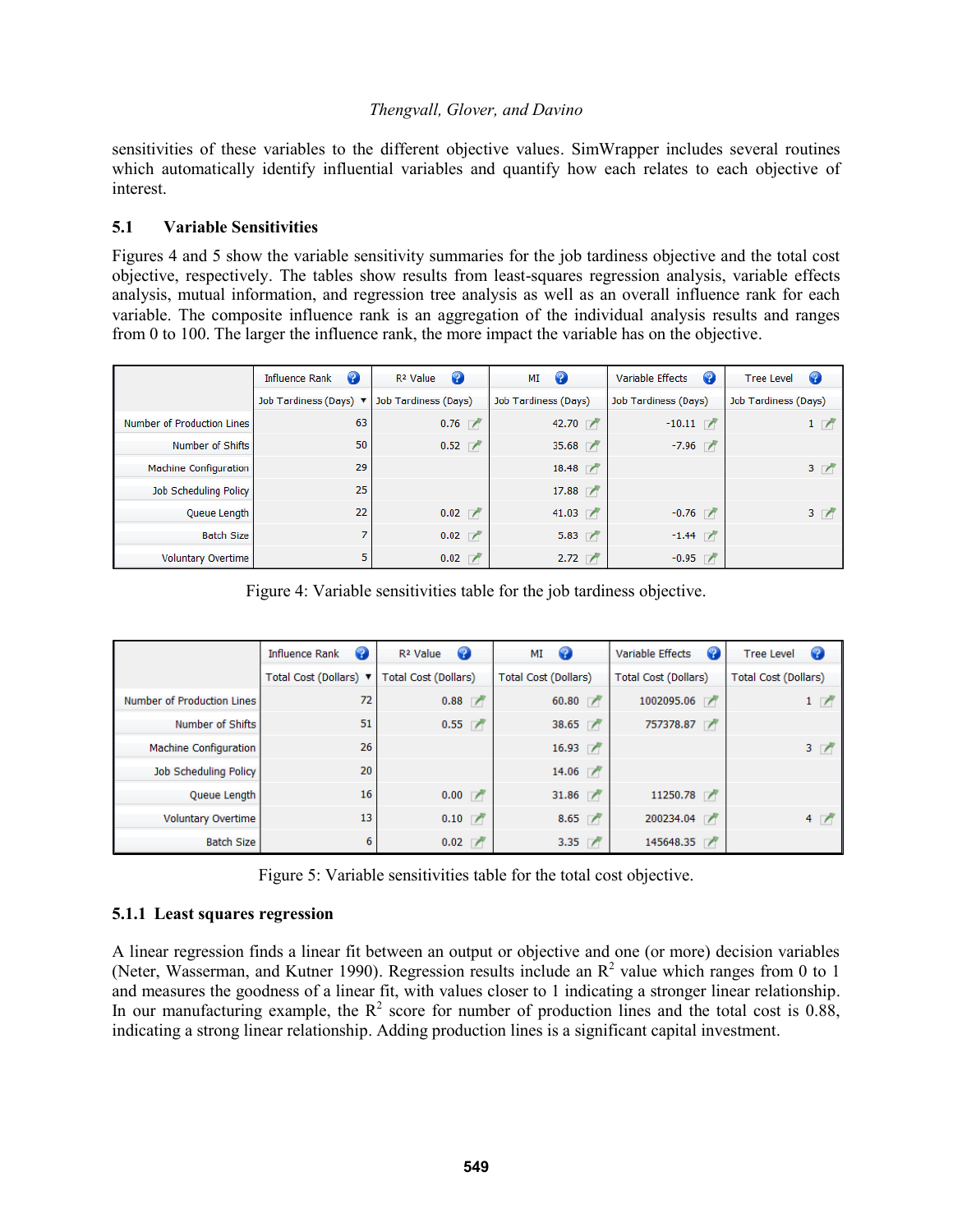## **5.1.2 Variable effects analysis**

The variable effects score shown is based on the idea of isolating the "main effects" of a variable (Montgomery 1997). These effects provide a measure of how much a model output of interest changes as the variable value moves from its lower bound to its upper bound within its range. High absolute value indicates a high level of influence on the objective value with the sign indicating the direction of influence (e.g., with a negative sign higher variable values result in lower objective values) and the magnitude of the score provides the approximate amount of change in the objective as the variable value moves from its lower to upper bound. Looking at the variable effects column of Figure 4 we can see that increasing the number of shifts from 1 to 3 reduces the job tardiness by almost 8 days on average.

## **5.1.3 Mutual information**

The mutual information value for a variable represents how much the variable and objective "move together." It's a measure of correlation that can pick up nonlinear dependencies (Cover and Thomas 1991). In Figures 4 and 5 a normalized mutual information value is reported that ranges from 0 to 100, with higher values indicating stronger relationships. The mutual information score complements the regression and variable effects scores by identifying non-linear relationships. Scanning the  $\overline{R}^2$  and mutual information columns in Figure 4 the queue length variable has an  $\mathbb{R}^2$  score of only 0.02, but a mutual information score of 41.03. From Figure 6 we see that queue length and job tardiness have a strong nonlinear relationship.



Figure 6: A plot showing the relationship between queue length and job tardiness.

# **5.1.4 Regression tree analysis**

Regression tree analysis (Breiman et al. 1984) provides the tree level in the variable sensitivity tables. A regression tree segments the decision space, identifying combinations of variable value ranges that yield good and bad simulation run outcomes based on an objective. The root node represents all simulation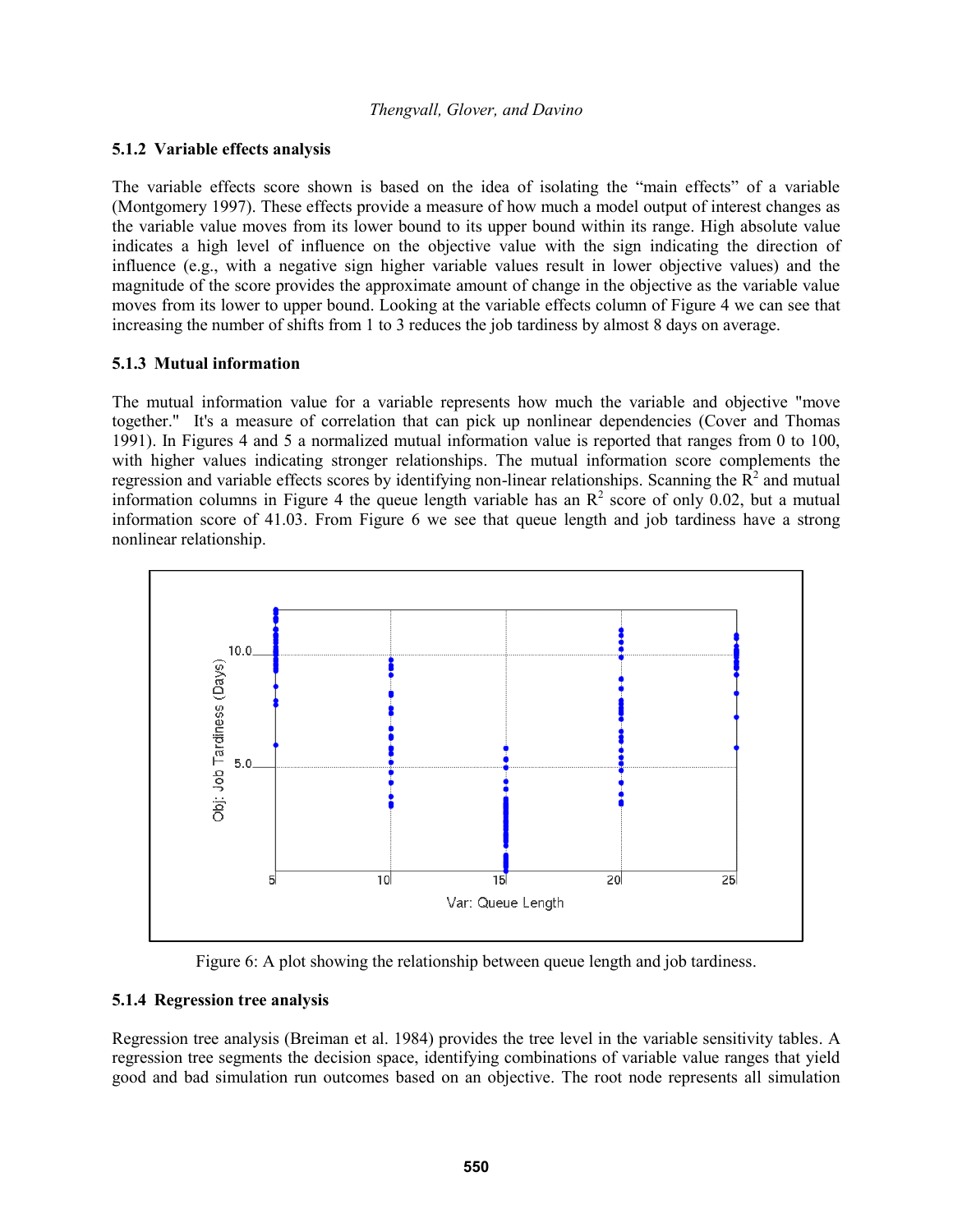runs, and then successive branches are created with child nodes containing subsets of the simulation runs with decision variable values in different ranges.

A variable branched on closer to the root indicates higher influence. Regression trees are another method that can identify nonlinear variable influence. Figure 7 shows a regression tree for the job tardiness objective. The tree splits multiple times on number of production lines and then splits on machine configuration or queue length depending on the node. The two leaf nodes at the lower left show that for four or five production lines, using machine configuration C2 rather than configuration C1, C3, or C4 yields average job tardiness of 2.2 days versus 3.9 days.



Figure 7: A regression tree for the job tardiness objective.

### **5.2 Good and Bad Regions**

Identifying good and bad regions of the decision variable trade space is also exceedingly useful for analysts. Combinations of decision variable ranges define subsets of simulation runs (regions) that are associated with either high or low objective values. Statistical measures for a region can be provided as one measurement of the robustness of results found in a region. These good and bad regions are an important complement to influential variable analysis. They highlight for an analyst how variables interact in combination in specific ranges to influence an objective of interest. Sometimes the optimal set of input values represents an outlier surrounded by solutions with much worse objective value. Decision space analysis allows the analyst to avoid these solutions, and to select robust solutions with confidence.

Figure 8 shows two good regions for the job tardiness objective, the first defined just by having four or five production lines, and the second by having five production lines and using machine configuration C2. The second good region identified has a smaller standard deviation than the first, indicating less variability across the simulation runs that share these characteristics. One bad region is identified defined by one production line and the use of job scheduling policy P1 or P2.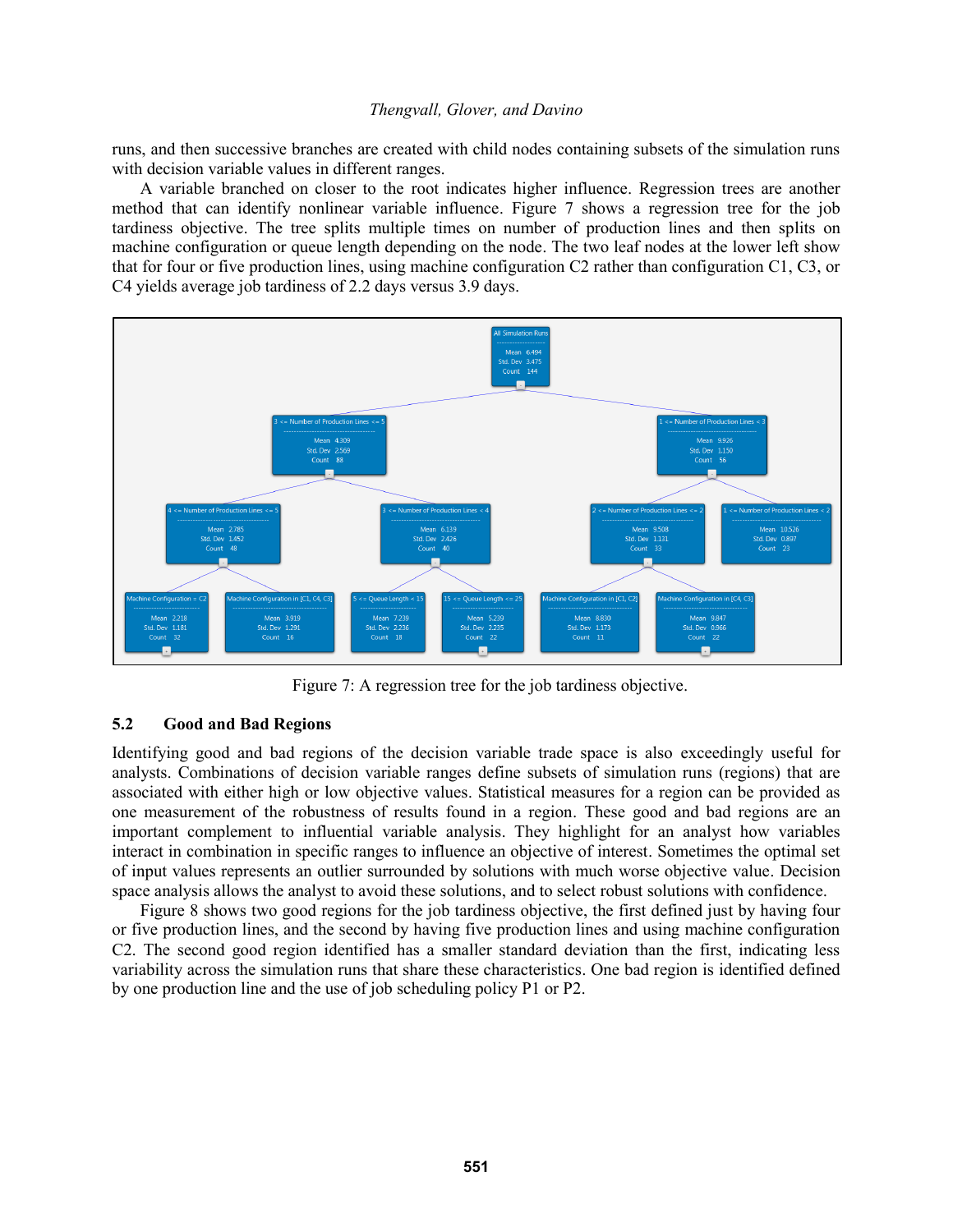| <b>All Simulation Runs</b>                          |                                            |                                               |                                                          |                            |                          |                                        |  |
|-----------------------------------------------------|--------------------------------------------|-----------------------------------------------|----------------------------------------------------------|----------------------------|--------------------------|----------------------------------------|--|
| <b>Simulation Run</b><br><b>Statistics</b>          | Count                                      | Job Scheduling Policy                         | <b>Machine Configuration</b>                             | Number of Production Lines | Queue Length             | Analysis Type                          |  |
| Mean: 6.49<br>Std: 3.47<br>Min: 0.40<br>Max: 12.01  | $\overline{ }$<br>144<br>$(100\%)$         | <b>P1</b><br>P <sub>3</sub><br>P <sub>2</sub> | C <sub>4</sub><br>C <sub>3</sub><br>C1<br>C <sub>2</sub> | Min: 1.00<br>Max: 5.00     | Min: 5.00<br>Max: 25.00  |                                        |  |
| <b>Good Regions</b>                                 |                                            |                                               |                                                          |                            |                          |                                        |  |
| <b>Simulation Run</b><br><b>Statistics</b>          | Count                                      | Job Scheduling Policy                         | Machine Configuration                                    | Number of Production Lines | Queue Length             | Analysis Type                          |  |
| Mean: 2.79<br>Std: 1.45<br>Min: 0.40<br>Max: 5.88   | 48<br>$\overline{\phantom{a}}$<br>(33%)    |                                               |                                                          | Min: 4.00<br>Max: 5.00     | Min: 10.00<br>Max: 25.00 | <b>PRIM Analysis</b><br>$\overline{ }$ |  |
| Mean: 1.62<br>Std: 1.09<br>Min: 0.40<br>Max: 4.33   | 16<br>$\overline{ }$<br>$(11\%)$           |                                               | C <sub>2</sub>                                           | Min: 5.00<br>Max: 5.00     |                          | <b>Tree Analysis</b><br>$\sqrt{ }$     |  |
| <b>Bad Regions</b>                                  |                                            |                                               |                                                          |                            |                          |                                        |  |
| <b>Simulation Run</b><br><b>Statistics</b>          | Count                                      | Job Scheduling Policy                         | Machine Configuration                                    | Number of Production Lines | Queue Length             | Analysis Type                          |  |
| Mean: 10.82<br>Std: 0.79<br>Min: 9.82<br>Max: 12.01 | $\overline{\phantom{a}}$<br>17<br>$(11\%)$ | <b>P1</b><br>P <sub>2</sub>                   |                                                          | Min: 1.00<br>Max: 1.00     |                          | <b>PRIM Analysis</b><br>$\sqrt{2}$     |  |

Figure 8: Good and bad regions for the job tardiness objective.

The results shown in Figure 8 are derived from regression tree analysis and Patient Rule Induction Method (PRIM) analysis. PRIM is a machine learning method (Friedman and Fisher 1999) which is specifically designed to identify good and bad regions of the decision space. Both the regression tree and the PRIM analysis result in multiple good regions, but In Figure 8 only the top region identified by each technique is displayed.

### **6 CONCLUSION**

We have illustrated the benefits of coupling both optimization and statistical analysis with simulation models to provide key insights for decision makers. Utilizing optimization and statistical analysis together provides answers to the "what's the best?" questions of the optimization realm, while the complementary simulation trade space analysis provides answers to questions like "which inputs are influential?" and "how can the system be characterized?" which rely on statistical analysis of many executed simulation runs. Combining optimization and statistical analysis with simulation enables managers and analysts to delve into the crucial factors that influence the functioning of their organizations, and gain greater insights than those available through simulation alone.

### **REFERENCES**

Breiman, L., Friedman, J., Olshen, R. and Stone, C. 1984. *Classification and Regression Trees*. New York: Wadsworth.

Cover, T. and J. Thomas. 1991. *Elements of Information Theory*. New York: John Wiley & Sons.